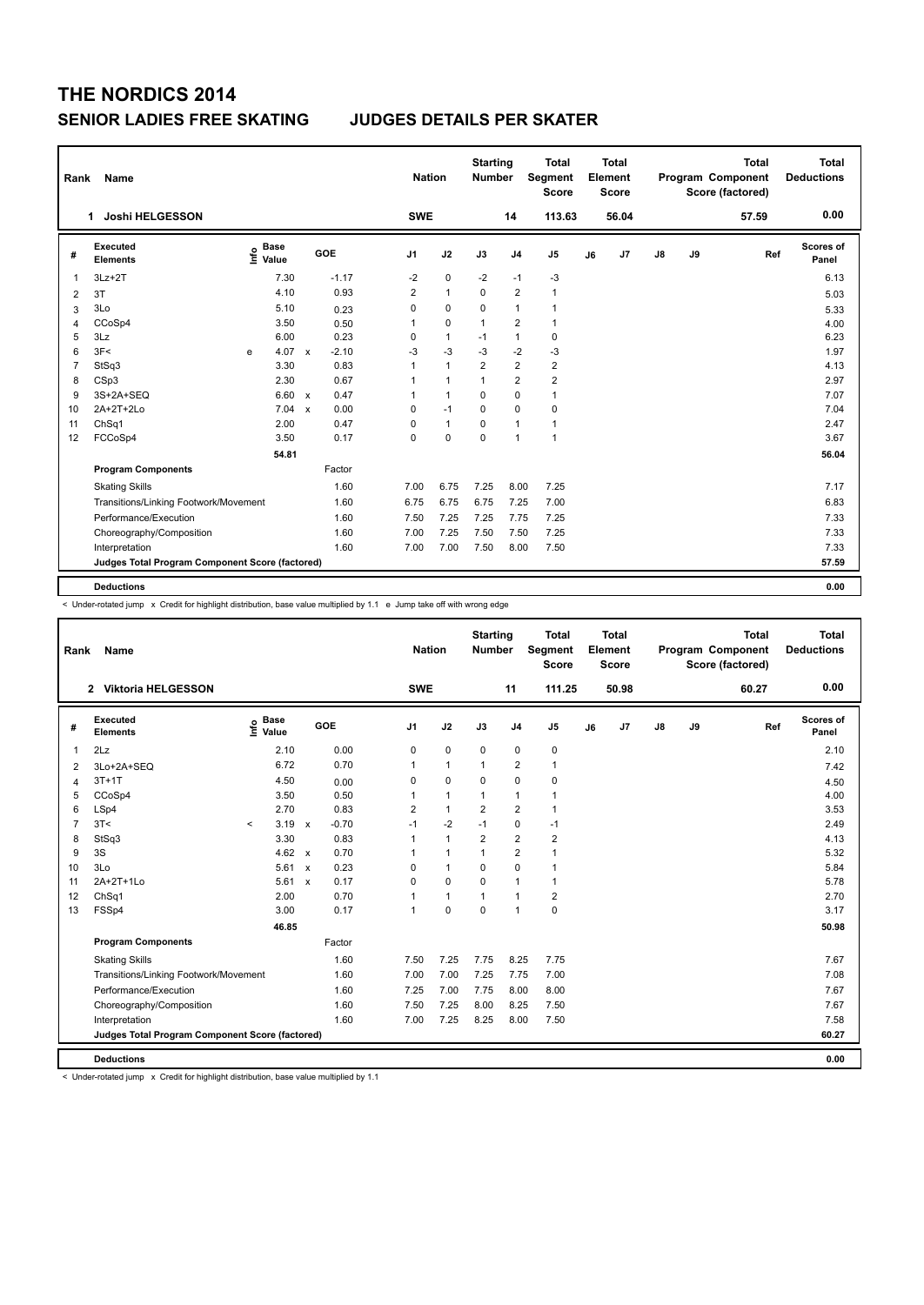| Rank                    | <b>Name</b>                                     |                                  |                           |                   | <b>Nation</b>  |              | <b>Starting</b><br><b>Number</b> |                | <b>Total</b><br>Segment<br><b>Score</b> |    | <b>Total</b><br>Element<br><b>Score</b> |               |    | <b>Total</b><br>Program Component<br>Score (factored) | <b>Total</b><br><b>Deductions</b> |
|-------------------------|-------------------------------------------------|----------------------------------|---------------------------|-------------------|----------------|--------------|----------------------------------|----------------|-----------------------------------------|----|-----------------------------------------|---------------|----|-------------------------------------------------------|-----------------------------------|
|                         | <b>Liubov EFIMENKO</b><br>3                     |                                  |                           |                   | <b>FIN</b>     |              |                                  | 15             | 94.81                                   |    | 50.00                                   |               |    | 46.81                                                 | 2.00                              |
| #                       | Executed<br><b>Elements</b>                     | <b>Base</b><br>e Base<br>E Value |                           | <b>GOE</b>        | J <sub>1</sub> | J2           | J3                               | J <sub>4</sub> | J <sub>5</sub>                          | J6 | J7                                      | $\mathsf{J}8$ | J9 | Ref                                                   | <b>Scores of</b><br>Panel         |
| $\mathbf{1}$            | 3F                                              | 5.30                             |                           | $-2.10$           | $-3$           | $-3$         | $-3$                             | $-3$           | $-3$                                    |    |                                         |               |    |                                                       | 3.20                              |
| $\overline{\mathbf{c}}$ | 3Lz                                             | 6.00<br>e                        |                           | $-2.10$           | $-3$           | $-3$         | $-3$                             | $-3$           | $-3$                                    |    |                                         |               |    |                                                       | 3.90                              |
| 3                       | $1A+3T$                                         | 5.20                             |                           | 0.00              | 0              | $\mathbf 0$  | 0                                | $\mathbf{1}$   | 0                                       |    |                                         |               |    |                                                       | 5.20                              |
| 4                       | FSSp4                                           | 3.00                             |                           | 0.17              | 0              | $\mathbf 0$  | $\Omega$                         | $\mathbf{1}$   | $\mathbf{1}$                            |    |                                         |               |    |                                                       | 3.17                              |
| 5                       | 3Lo+2T+2T                                       | 7.70                             |                           | 0.00              | 0              | $\pmb{0}$    | 0                                | $\overline{2}$ | 0                                       |    |                                         |               |    |                                                       | 7.70                              |
| 6                       | LSp3                                            | 2.40                             |                           | 0.67              | 1              | $\mathbf{1}$ |                                  | $\overline{2}$ | $\overline{\mathbf{c}}$                 |    |                                         |               |    |                                                       | 3.07                              |
| $\overline{7}$          | 3Lo                                             |                                  | $5.61 \times$             | 0.70              | 1              | $\mathbf{1}$ | $\mathbf{1}$                     | $\mathbf{1}$   | $\pmb{0}$                               |    |                                         |               |    |                                                       | 6.31                              |
| 8                       | $3S+2T$                                         | 6.05                             | $\boldsymbol{\mathsf{x}}$ | $-0.23$           | 0              | $-1$         | $-1$                             | $\mathbf 0$    | $\mathbf 0$                             |    |                                         |               |    |                                                       | 5.82                              |
| 9                       | 2A                                              | 3.63                             | $\boldsymbol{\mathsf{x}}$ | 0.00              | $\Omega$       | $\mathbf 0$  | $\Omega$                         | $\mathbf{1}$   | 0                                       |    |                                         |               |    |                                                       | 3.63                              |
| 10                      | StSq2                                           | 2.60                             |                           | 0.00              | 0              | 0            | 0                                | $\overline{2}$ | 0                                       |    |                                         |               |    |                                                       | 2.60                              |
| 11                      | ChSq1                                           | 2.00                             |                           | 0.70              | $\mathbf{1}$   | $\Omega$     | $\mathbf{1}$                     | $\overline{2}$ | $\mathbf{1}$                            |    |                                         |               |    |                                                       | 2.70                              |
| 12                      | CCoSp3                                          | 3.00                             |                           | $-0.30$           | $-1$           | $-1$         | $\overline{1}$                   | $-1$           | $-2$                                    |    |                                         |               |    |                                                       | 2.70                              |
|                         |                                                 | 52.49                            |                           |                   |                |              |                                  |                |                                         |    |                                         |               |    |                                                       | 50.00                             |
|                         | <b>Program Components</b>                       |                                  |                           | Factor            |                |              |                                  |                |                                         |    |                                         |               |    |                                                       |                                   |
|                         | <b>Skating Skills</b>                           |                                  |                           | 1.60              | 5.75           | 5.75         | 6.25                             | 6.75           | 6.50                                    |    |                                         |               |    |                                                       | 6.17                              |
|                         | Transitions/Linking Footwork/Movement           |                                  |                           | 1.60              | 5.50           | 5.75         | 5.50                             | 6.75           | 5.25                                    |    |                                         |               |    |                                                       | 5.58                              |
|                         | Performance/Execution                           |                                  |                           | 1.60              | 5.25           | 5.25         | 6.25                             | 7.00           | 6.25                                    |    |                                         |               |    |                                                       | 5.92                              |
|                         | Choreography/Composition                        |                                  |                           | 1.60              | 5.50           | 5.75         | 5.75                             | 6.75           | 6.25                                    |    |                                         |               |    |                                                       | 5.92                              |
|                         | Interpretation                                  |                                  |                           | 1.60              | 5.00           | 5.50         | 5.75                             | 6.75           | 5.75                                    |    |                                         |               |    |                                                       | 5.67                              |
|                         | Judges Total Program Component Score (factored) |                                  |                           |                   |                |              |                                  |                |                                         |    |                                         |               |    |                                                       | 46.81                             |
|                         |                                                 |                                  |                           |                   |                |              |                                  |                |                                         |    |                                         |               |    |                                                       |                                   |
|                         | <b>Deductions</b>                               |                                  |                           | $-2.00$<br>Falls: |                |              |                                  |                |                                         |    |                                         |               |    |                                                       | $-2.00$                           |

x Credit for highlight distribution, base value multiplied by 1.1 e Jump take off with wrong edge

| Rank           | Name                                            |                                  |              |         |                | <b>Nation</b> | <b>Starting</b><br><b>Number</b> |                         | <b>Total</b><br>Segment<br><b>Score</b> |    | <b>Total</b><br>Element<br><b>Score</b> |               |    | <b>Total</b><br>Program Component<br>Score (factored) | <b>Total</b><br><b>Deductions</b> |
|----------------|-------------------------------------------------|----------------------------------|--------------|---------|----------------|---------------|----------------------------------|-------------------------|-----------------------------------------|----|-----------------------------------------|---------------|----|-------------------------------------------------------|-----------------------------------|
|                | 4 Isabelle OLSSON                               |                                  |              |         | <b>SWE</b>     |               |                                  | 13                      | 94.13                                   |    | 44.26                                   |               |    | 49.87                                                 | 0.00                              |
| #              | Executed<br><b>Elements</b>                     | <b>Base</b><br>e Base<br>E Value |              | GOE     | J <sub>1</sub> | J2            | J3                               | J <sub>4</sub>          | J5                                      | J6 | J7                                      | $\mathsf{J}8$ | J9 | Ref                                                   | <b>Scores of</b><br>Panel         |
| 1              | 3Lz                                             | 6.00                             |              | $-1.40$ | $-2$           | $-2$          | $-2$                             | $-3$                    | $-2$                                    |    |                                         |               |    |                                                       | 4.60                              |
| $\overline{2}$ | 2A                                              | 3.30                             |              | 0.50    | 2              | $\mathbf{1}$  | $\mathbf{1}$                     | $\mathbf{1}$            | $\mathbf{1}$                            |    |                                         |               |    |                                                       | 3.80                              |
| 3              | 3Lo                                             | 5.10                             |              | 0.00    | 0              | $\mathbf 0$   | 0                                | $\mathbf 0$             | 0                                       |    |                                         |               |    |                                                       | 5.10                              |
| $\overline{4}$ | StSq2                                           | 2.60                             |              | 0.33    | 0              | $\mathbf{1}$  | $\Omega$                         | $\mathbf{1}$            | $\mathbf{1}$                            |    |                                         |               |    |                                                       | 2.93                              |
| 5              | LSp2                                            | 1.90                             |              | 0.00    | 0              | $\mathbf 0$   | $\Omega$                         | $\mathbf 0$             | 0                                       |    |                                         |               |    |                                                       | 1.90                              |
| 6              | ChSq1                                           | 2.00                             |              | 0.23    | 0              | 0             | 0                                | $\overline{\mathbf{c}}$ | $\mathbf{1}$                            |    |                                         |               |    |                                                       | 2.23                              |
| $\overline{7}$ | $3Lz+1T$                                        | 7.04                             | $\mathsf{x}$ | 0.00    | $-1$           | $\mathbf 0$   | $\mathbf 0$                      | $\mathbf 0$             | $\mathbf 0$                             |    |                                         |               |    |                                                       | 7.04                              |
| 8              | 1Lo                                             | 0.55                             | $\mathsf{x}$ | $-0.27$ | $-2$           | $-3$          | $-2$                             | $-3$                    | $-3$                                    |    |                                         |               |    |                                                       | 0.28                              |
| 9              | FCSp4                                           | 3.20                             |              | 0.00    | 0              | $\mathbf 0$   | $\Omega$                         | $\mathbf{1}$            | $\pmb{0}$                               |    |                                         |               |    |                                                       | 3.20                              |
| 10             | 3S                                              | 4.62                             | $\mathbf{x}$ | 0.00    | $-2$           | $\mathbf 0$   | $\Omega$                         | $\mathbf{1}$            | $\pmb{0}$                               |    |                                         |               |    |                                                       | 4.62                              |
| 11             | $2A+2T$                                         | 5.06                             | $\mathsf{x}$ | 0.00    | 0              | $\mathbf{1}$  | $\mathbf 0$                      | $\mathbf 0$             | $\pmb{0}$                               |    |                                         |               |    |                                                       | 5.06                              |
| 12             | CCoSp4                                          | 3.50                             |              | 0.00    | $-1$           | $\mathbf 0$   | 1                                | $\mathbf 0$             | $\mathbf 0$                             |    |                                         |               |    |                                                       | 3.50                              |
|                |                                                 | 44.87                            |              |         |                |               |                                  |                         |                                         |    |                                         |               |    |                                                       | 44.26                             |
|                | <b>Program Components</b>                       |                                  |              | Factor  |                |               |                                  |                         |                                         |    |                                         |               |    |                                                       |                                   |
|                | <b>Skating Skills</b>                           |                                  |              | 1.60    | 6.50           | 6.25          | 7.00                             | 7.00                    | 6.50                                    |    |                                         |               |    |                                                       | 6.67                              |
|                | Transitions/Linking Footwork/Movement           |                                  |              | 1.60    | 5.75           | 5.75          | 6.00                             | 6.50                    | 5.75                                    |    |                                         |               |    |                                                       | 5.83                              |
|                | Performance/Execution                           |                                  |              | 1.60    | 6.00           | 6.25          | 6.50                             | 6.75                    | 6.50                                    |    |                                         |               |    |                                                       | 6.42                              |
|                | Choreography/Composition                        |                                  |              | 1.60    | 6.25           | 6.00          | 6.25                             | 6.75                    | 5.75                                    |    |                                         |               |    |                                                       | 6.17                              |
|                | Interpretation                                  |                                  |              | 1.60    | 5.50           | 6.25          | 6.25                             | 7.00                    | 5.75                                    |    |                                         |               |    |                                                       | 6.08                              |
|                | Judges Total Program Component Score (factored) |                                  |              |         |                |               |                                  |                         |                                         |    |                                         |               |    |                                                       | 49.87                             |
|                | <b>Deductions</b>                               |                                  |              |         |                |               |                                  |                         |                                         |    |                                         |               |    |                                                       | 0.00                              |

x Credit for highlight distribution, base value multiplied by 1.1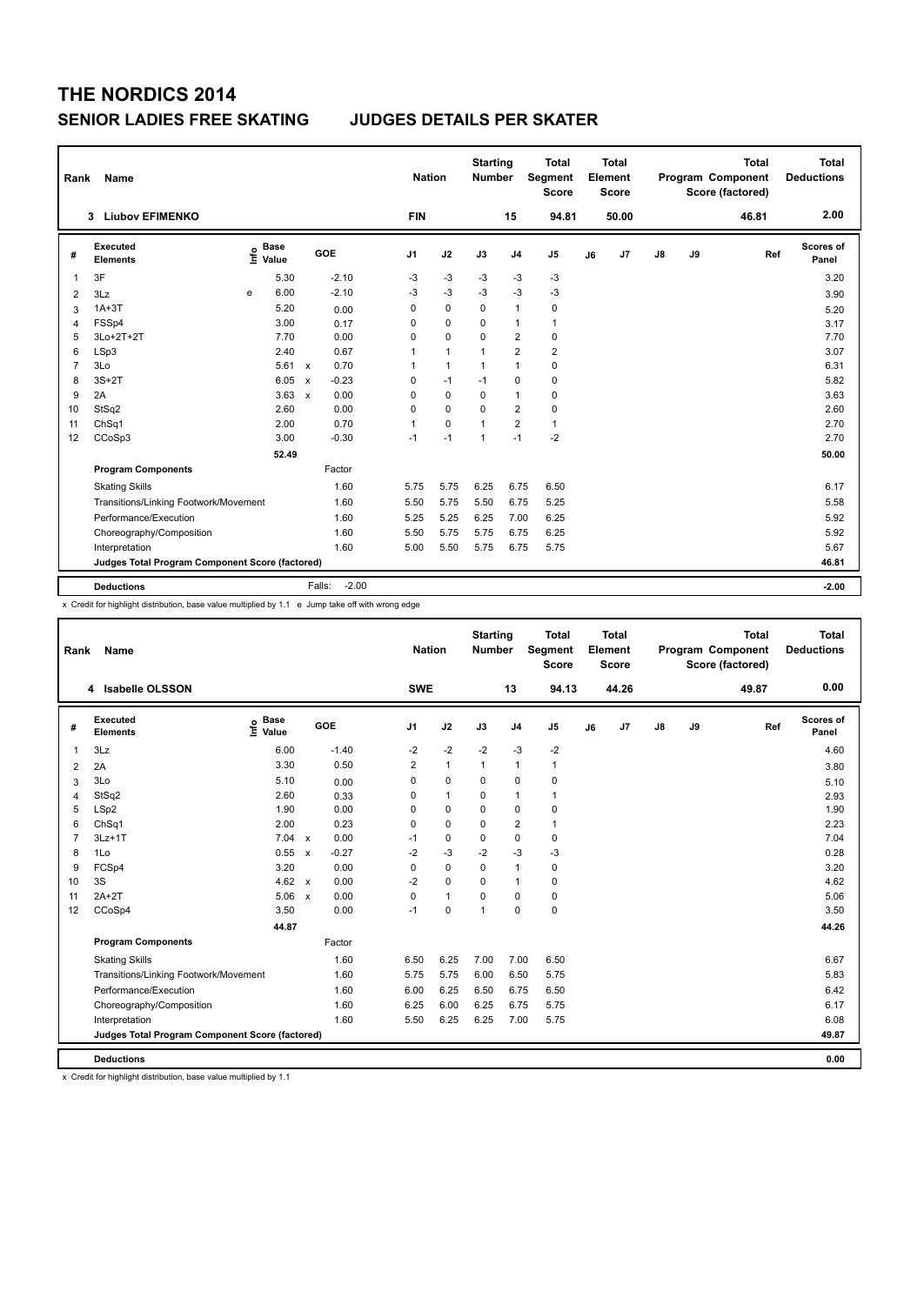| Rank           | <b>Name</b>                                     |   |                                    |              |         | <b>Nation</b>  |              | <b>Starting</b><br><b>Number</b> |                | <b>Total</b><br>Segment<br><b>Score</b> |    | <b>Total</b><br>Element<br><b>Score</b> |               |    | <b>Total</b><br>Program Component<br>Score (factored) |     | <b>Total</b><br><b>Deductions</b> |
|----------------|-------------------------------------------------|---|------------------------------------|--------------|---------|----------------|--------------|----------------------------------|----------------|-----------------------------------------|----|-----------------------------------------|---------------|----|-------------------------------------------------------|-----|-----------------------------------|
|                | 5 Gerli LIINAMÄE                                |   |                                    |              |         | <b>EST</b>     |              |                                  | 10             | 89.41                                   |    | 46.48                                   |               |    | 42.93                                                 |     | 0.00                              |
| #              | Executed<br><b>Elements</b>                     |   | <b>Base</b><br>$\frac{6}{5}$ Value |              | GOE     | J <sub>1</sub> | J2           | J3                               | J <sub>4</sub> | J5                                      | J6 | J7                                      | $\mathsf{J}8$ | J9 |                                                       | Ref | <b>Scores of</b><br>Panel         |
| $\mathbf{1}$   | $3F+2T$                                         |   | 6.60                               |              | 0.23    | 0              | $\mathbf{1}$ | $\mathbf{1}$                     | 0              | 0                                       |    |                                         |               |    |                                                       |     | 6.83                              |
| 2              | 3F                                              |   | 5.30                               |              | 0.00    | $\Omega$       | $\mathbf{1}$ | $\Omega$                         | $\mathbf 0$    | 0                                       |    |                                         |               |    |                                                       |     | 5.30                              |
| 3              | 2Lz                                             | e | 2.10                               |              | $-0.30$ | $-1$           | $-2$         | $-1$                             | $-1$           | $-1$                                    |    |                                         |               |    |                                                       |     | 1.80                              |
| 4              | FCCoSp1                                         |   | 2.00                               |              | 0.50    | $\mathbf{1}$   | $\mathbf 0$  | $\mathbf{1}$                     | $\overline{2}$ | $\mathbf{1}$                            |    |                                         |               |    |                                                       |     | 2.50                              |
| 5              | 3Lo                                             |   | 5.10                               |              | 0.23    | 0              | $\mathbf{1}$ | 1                                | $\mathbf 0$    | $\mathbf 0$                             |    |                                         |               |    |                                                       |     | 5.33                              |
| 6              | 3T                                              |   | 4.10                               |              | $-1.17$ | $-1$           | $-1$         | $-2$                             | $-2$           | $-2$                                    |    |                                         |               |    |                                                       |     | 2.93                              |
| $\overline{7}$ | 3Lo+1T+1T                                       |   | 6.49                               | $\mathsf{x}$ | $-0.93$ | $-2$           | $-2$         | $-1$                             | $-1$           | $-1$                                    |    |                                         |               |    |                                                       |     | 5.56                              |
| 8              | FSSp4                                           |   | 3.00                               |              | 1.00    | $\overline{2}$ | $\mathbf{1}$ | 2                                | $\overline{2}$ | $\overline{2}$                          |    |                                         |               |    |                                                       |     | 4.00                              |
| 9              | StSq2                                           |   | 2.60                               |              | 0.00    | $\mathbf{1}$   | $\mathbf 0$  | $\mathbf 0$                      | $\mathbf 0$    | $\pmb{0}$                               |    |                                         |               |    |                                                       |     | 2.60                              |
| 10             | ChSq1                                           |   | 2.00                               |              | 0.00    | 0              | $\mathbf 0$  | 0                                | $\mathbf{1}$   | $\mathbf 0$                             |    |                                         |               |    |                                                       |     | 2.00                              |
| 11             | 2A                                              |   | 3.63                               | $\mathsf{x}$ | 0.00    | 0              | $\pmb{0}$    | 0                                | 0              | 0                                       |    |                                         |               |    |                                                       |     | 3.63                              |
| 12             | CCoSp4                                          |   | 3.50                               |              | 0.50    | $\mathbf{1}$   | $\mathbf{1}$ | $\mathbf{1}$                     | $\overline{2}$ | $\mathbf{1}$                            |    |                                         |               |    |                                                       |     | 4.00                              |
|                |                                                 |   | 46.42                              |              |         |                |              |                                  |                |                                         |    |                                         |               |    |                                                       |     | 46.48                             |
|                | <b>Program Components</b>                       |   |                                    |              | Factor  |                |              |                                  |                |                                         |    |                                         |               |    |                                                       |     |                                   |
|                | <b>Skating Skills</b>                           |   |                                    |              | 1.60    | 5.25           | 5.75         | 5.75                             | 6.00           | 5.75                                    |    |                                         |               |    |                                                       |     | 5.75                              |
|                | Transitions/Linking Footwork/Movement           |   |                                    |              | 1.60    | 5.00           | 5.50         | 5.25                             | 5.50           | 5.25                                    |    |                                         |               |    |                                                       |     | 5.33                              |
|                | Performance/Execution                           |   |                                    |              | 1.60    | 5.25           | 5.25         | 5.50                             | 6.00           | 5.75                                    |    |                                         |               |    |                                                       |     | 5.50                              |
|                | Choreography/Composition                        |   |                                    |              | 1.60    | 5.00           | 5.25         | 4.75                             | 5.75           | 5.50                                    |    |                                         |               |    |                                                       |     | 5.25                              |
|                | Interpretation                                  |   |                                    |              | 1.60    | 4.50           | 5.00         | 4.75                             | 5.50           | 5.25                                    |    |                                         |               |    |                                                       |     | 5.00                              |
|                | Judges Total Program Component Score (factored) |   |                                    |              |         |                |              |                                  |                |                                         |    |                                         |               |    |                                                       |     | 42.93                             |
|                |                                                 |   |                                    |              |         |                |              |                                  |                |                                         |    |                                         |               |    |                                                       |     |                                   |
|                | <b>Deductions</b>                               |   |                                    |              |         |                |              |                                  |                |                                         |    |                                         |               |    |                                                       |     | 0.00                              |

x Credit for highlight distribution, base value multiplied by 1.1 e Jump take off with wrong edge

| Rank           | Name                                            |         |                                  |                   |                | <b>Nation</b>  |                | <b>Starting</b><br><b>Number</b> |                | <b>Total</b><br>Segment<br><b>Score</b> |    | <b>Total</b><br>Element<br>Score |    |    | <b>Total</b><br>Program Component<br>Score (factored) |     | <b>Total</b><br><b>Deductions</b> |
|----------------|-------------------------------------------------|---------|----------------------------------|-------------------|----------------|----------------|----------------|----------------------------------|----------------|-----------------------------------------|----|----------------------------------|----|----|-------------------------------------------------------|-----|-----------------------------------|
|                | <b>Camilla GJERSEM</b><br>6                     |         |                                  |                   | <b>NOR</b>     |                |                |                                  | 4              | 86.32                                   |    | 44.80                            |    |    | 42.52                                                 |     | 1.00                              |
| #              | Executed<br><b>Elements</b>                     |         | <b>Base</b><br>e Base<br>⊆ Value | GOE               | J <sub>1</sub> | J2             | J3             |                                  | J <sub>4</sub> | J <sub>5</sub>                          | J6 | J7                               | J8 | J9 |                                                       | Ref | Scores of<br>Panel                |
| 1              | 3Lo                                             |         | 5.10                             | 0.00              | 0              | $\mathbf 0$    | $\mathbf 0$    |                                  | $\mathbf 0$    | $\pmb{0}$                               |    |                                  |    |    |                                                       |     | 5.10                              |
| $\overline{2}$ | 3T+2T+2Lo                                       |         | 7.20                             | 0.00              | 0              | $\mathbf 0$    | $\mathbf 0$    |                                  | $\mathbf 0$    | $\pmb{0}$                               |    |                                  |    |    |                                                       |     | 7.20                              |
| 3              | $3S+2T$                                         |         | 5.50                             | 0.00              | 0              | $\mathbf 0$    | 0              |                                  | 0              | 0                                       |    |                                  |    |    |                                                       |     | 5.50                              |
| $\overline{4}$ | CCSp4                                           |         | 3.20                             | 0.50              | 1              | $\mathbf{1}$   | 1              |                                  | 0              | 1                                       |    |                                  |    |    |                                                       |     | 3.70                              |
| 5              | 2A                                              |         | 3.30                             | 0.00              | 0              | $\mathbf 0$    | $\Omega$       |                                  | 0              | $\mathbf 0$                             |    |                                  |    |    |                                                       |     | 3.30                              |
| 6              | 3T<                                             | $\prec$ | 2.90                             | $-2.10$           | $-3$           | $-3$           | $-3$           |                                  | $-3$           | $-3$                                    |    |                                  |    |    |                                                       |     | 0.80                              |
| $\overline{7}$ | 2F                                              |         | 1.80                             | 0.00              | 0              | $\mathbf 0$    | $\mathbf 0$    |                                  | $\mathbf 0$    | $\mathbf 0$                             |    |                                  |    |    |                                                       |     | 1.80                              |
| 8              | FCoSp2                                          |         | 2.00                             | 0.50              | 0              | $\mathbf 0$    | $\overline{1}$ |                                  | $\overline{2}$ | $\overline{2}$                          |    |                                  |    |    |                                                       |     | 2.50                              |
| 9              | CCoSp1                                          |         | 2.00                             | 0.50              | 1              | $\mathbf{1}$   | 1              |                                  | $\overline{1}$ | $\overline{2}$                          |    |                                  |    |    |                                                       |     | 2.50                              |
| 10             | 3S+2A+SEQ                                       |         | 6.60 x                           | 0.00              | $-1$           | $\Omega$       | $\Omega$       |                                  | $\Omega$       | $\overline{1}$                          |    |                                  |    |    |                                                       |     | 6.60                              |
| 11             | StSq2                                           |         | 2.60                             | 0.50              | 1              | $\overline{1}$ | $\mathbf{1}$   |                                  | $\overline{1}$ | $\mathbf{1}$                            |    |                                  |    |    |                                                       |     | 3.10                              |
| 12             | ChSq1                                           |         | 2.00                             | 0.70              | 0              | $\overline{1}$ | $\overline{1}$ |                                  | $\overline{1}$ | $\mathbf{1}$                            |    |                                  |    |    |                                                       |     | 2.70                              |
|                |                                                 |         | 44.20                            |                   |                |                |                |                                  |                |                                         |    |                                  |    |    |                                                       |     | 44.80                             |
|                | <b>Program Components</b>                       |         |                                  | Factor            |                |                |                |                                  |                |                                         |    |                                  |    |    |                                                       |     |                                   |
|                | <b>Skating Skills</b>                           |         |                                  | 1.60              | 5.00           | 5.00           |                | 5.75                             | 4.50           | 5.25                                    |    |                                  |    |    |                                                       |     | 5.08                              |
|                | Transitions/Linking Footwork/Movement           |         |                                  | 1.60              | 5.00           | 4.75           |                | 5.25                             | 5.00           | 5.00                                    |    |                                  |    |    |                                                       |     | 5.00                              |
|                | Performance/Execution                           |         |                                  | 1.60              | 5.50           | 5.25           |                | 6.50                             | 5.25           | 6.00                                    |    |                                  |    |    |                                                       |     | 5.58                              |
|                | Choreography/Composition                        |         |                                  | 1.60              | 5.25           | 5.25           |                | 6.00                             | 5.00           | 5.50                                    |    |                                  |    |    |                                                       |     | 5.33                              |
|                | Interpretation                                  |         |                                  | 1.60              | 5.25           | 5.50           |                | 6.25                             | 5.50           | 5.75                                    |    |                                  |    |    |                                                       |     | 5.58                              |
|                | Judges Total Program Component Score (factored) |         |                                  |                   |                |                |                |                                  |                |                                         |    |                                  |    |    |                                                       |     | 42.52                             |
|                | <b>Deductions</b>                               |         |                                  | $-1.00$<br>Falls: |                |                |                |                                  |                |                                         |    |                                  |    |    |                                                       |     | $-1.00$                           |

< Under-rotated jump x Credit for highlight distribution, base value multiplied by 1.1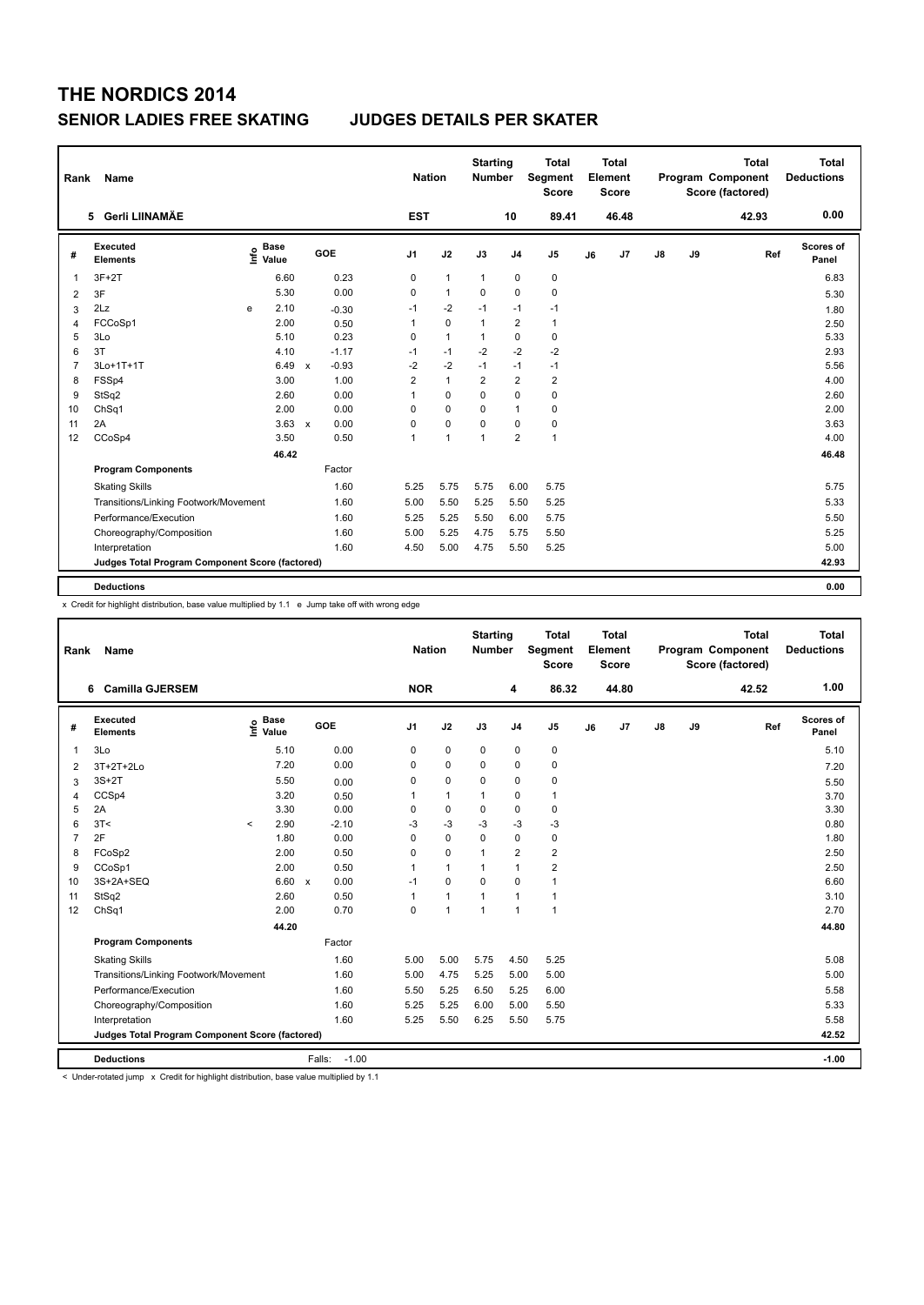| Rank           | Name                                            |                              |                           |         | <b>Nation</b>  |                | <b>Starting</b><br><b>Number</b> |                | <b>Total</b><br>Segment<br><b>Score</b> |    | <b>Total</b><br>Element<br><b>Score</b> |               |    | <b>Total</b><br>Program Component<br>Score (factored) | <b>Total</b><br><b>Deductions</b> |
|----------------|-------------------------------------------------|------------------------------|---------------------------|---------|----------------|----------------|----------------------------------|----------------|-----------------------------------------|----|-----------------------------------------|---------------|----|-------------------------------------------------------|-----------------------------------|
|                | 7 Juulia TURKKILA                               |                              |                           |         | <b>FIN</b>     |                |                                  | 12             | 85.37                                   |    | 36.91                                   |               |    | 49.46                                                 | 1.00                              |
| #              | Executed<br><b>Elements</b>                     | <b>Base</b><br>lnfo<br>Value |                           | GOE     | J <sub>1</sub> | J2             | J3                               | J <sub>4</sub> | J <sub>5</sub>                          | J6 | J7                                      | $\mathsf{J}8$ | J9 | Ref                                                   | <b>Scores of</b><br>Panel         |
| 1              | 3T                                              | 4.10                         |                           | 1.17    | $\mathbf{1}$   | $\overline{2}$ | $\mathbf{1}$                     | $\overline{2}$ | $\overline{2}$                          |    |                                         |               |    |                                                       | 5.27                              |
| 2              | 1Lo                                             | 0.50                         |                           | $-0.20$ | $-2$           | $-2$           | $-1$                             | $-2$           | $-2$                                    |    |                                         |               |    |                                                       | 0.30                              |
| 3              | 2A                                              | 3.30                         |                           | 0.33    | 0              | $\mathbf{1}$   | 0                                | $\mathbf{1}$   | $\mathbf{1}$                            |    |                                         |               |    |                                                       | 3.63                              |
| 4              | 3S                                              | 4.20                         |                           | $-1.40$ | $-2$           | $-2$           | $-2$                             | $-3$           | $-2$                                    |    |                                         |               |    |                                                       | 2.80                              |
| 5              | FCSp4                                           | 3.20                         |                           | 0.17    | 1              | $\mathbf 0$    | $\mathbf 0$                      | $\mathbf 0$    | $\mathbf{1}$                            |    |                                         |               |    |                                                       | 3.37                              |
| 6              | StSq3                                           | 3.30                         |                           | 0.50    | 0              | $\overline{2}$ | $\mathbf{1}$                     | $\mathbf{1}$   | $\mathbf{1}$                            |    |                                         |               |    |                                                       | 3.80                              |
| $\overline{7}$ | 3S+SEQ                                          | 3.70                         | $\mathsf{x}$              | $-2.10$ | $-3$           | $-3$           | $-3$                             | $-3$           | -3                                      |    |                                         |               |    |                                                       | 1.60                              |
| 8              | 3T+SEQ                                          | 3.61                         | $\boldsymbol{\mathsf{x}}$ | $-1.63$ | $-2$           | $-2$           | $-2$                             | $-3$           | $-3$                                    |    |                                         |               |    |                                                       | 1.98                              |
| 9              | $2A+2T$                                         | 5.06                         | $\boldsymbol{\mathsf{x}}$ | 0.00    | 0              | $\mathbf 0$    | $\Omega$                         | $\mathbf 0$    | 0                                       |    |                                         |               |    |                                                       | 5.06                              |
| 10             | CCoSp4                                          | 3.50                         |                           | 0.50    | 1              | $\mathbf{1}$   | $\mathbf{1}$                     | $\mathbf{1}$   | $\mathbf{1}$                            |    |                                         |               |    |                                                       | 4.00                              |
| 11             | Ch <sub>Sq1</sub>                               | 2.00                         |                           | 0.70    | 1              | $\overline{1}$ | $\Omega$                         | $\mathbf{1}$   | $\mathbf{1}$                            |    |                                         |               |    |                                                       | 2.70                              |
| 12             | LSp2                                            | 1.90                         |                           | 0.50    | 1              | $\overline{1}$ | $\overline{1}$                   | $\Omega$       | $\mathbf{1}$                            |    |                                         |               |    |                                                       | 2.40                              |
|                |                                                 | 38.37                        |                           |         |                |                |                                  |                |                                         |    |                                         |               |    |                                                       | 36.91                             |
|                | <b>Program Components</b>                       |                              |                           | Factor  |                |                |                                  |                |                                         |    |                                         |               |    |                                                       |                                   |
|                | <b>Skating Skills</b>                           |                              |                           | 1.60    | 6.00           | 6.00           | 6.75                             | 6.50           | 6.50                                    |    |                                         |               |    |                                                       | 6.33                              |
|                | Transitions/Linking Footwork/Movement           |                              |                           | 1.60    | 5.75           | 6.25           | 5.50                             | 6.25           | 6.00                                    |    |                                         |               |    |                                                       | 6.00                              |
|                | Performance/Execution                           |                              |                           | 1.60    | 5.25           | 6.00           | 6.25                             | 6.25           | 6.25                                    |    |                                         |               |    |                                                       | 6.17                              |
|                | Choreography/Composition                        |                              |                           | 1.60    | 5.50           | 6.50           | 5.50                             | 6.25           | 6.50                                    |    |                                         |               |    |                                                       | 6.08                              |
|                | Interpretation                                  |                              |                           | 1.60    | 5.00           | 6.25           | 6.25                             | 6.50           | 6.50                                    |    |                                         |               |    |                                                       | 6.33                              |
|                | Judges Total Program Component Score (factored) |                              |                           |         |                |                |                                  |                |                                         |    |                                         |               |    |                                                       | 49.46                             |
|                |                                                 |                              |                           |         |                |                |                                  |                |                                         |    |                                         |               |    |                                                       |                                   |
|                | <b>Deductions</b>                               |                              | Falls:                    | $-1.00$ |                |                |                                  |                |                                         |    |                                         |               |    |                                                       | $-1.00$                           |

x Credit for highlight distribution, base value multiplied by 1.1

| Rank           | Name                                            |       |                      |     |         |                | <b>Nation</b> | <b>Starting</b><br><b>Number</b> |                | <b>Total</b><br>Segment<br><b>Score</b> |    | <b>Total</b><br>Element<br><b>Score</b> |    |    | <b>Total</b><br><b>Program Component</b><br>Score (factored) | <b>Total</b><br><b>Deductions</b> |
|----------------|-------------------------------------------------|-------|----------------------|-----|---------|----------------|---------------|----------------------------------|----------------|-----------------------------------------|----|-----------------------------------------|----|----|--------------------------------------------------------------|-----------------------------------|
|                | <b>Emilia TOIKKANEN</b><br>8                    |       |                      |     |         | <b>FIN</b>     |               |                                  | 7              | 79.06                                   |    | 37.85                                   |    |    | 41.21                                                        | 0.00                              |
| #              | Executed<br><b>Elements</b>                     | ١nf٥  | <b>Base</b><br>Value | GOE |         | J <sub>1</sub> | J2            | J3                               | J <sub>4</sub> | J <sub>5</sub>                          | J6 | J7                                      | J8 | J9 | Ref                                                          | Scores of<br>Panel                |
| 1              | 3F<                                             | e     | 3.70                 |     | $-1.63$ | -2             | $-3$          | $-3$                             | $-2$           | -2                                      |    |                                         |    |    |                                                              | 2.07                              |
| $\overline{2}$ | 3Lo<                                            | $\,<$ | 3.60                 |     | $-1.17$ | $-2$           | $-2$          | $-1$                             | $-1$           | $-2$                                    |    |                                         |    |    |                                                              | 2.43                              |
| 3              | $3S+2T$                                         |       | 5.50                 |     | 0.00    | 0              | $\mathbf 0$   | 0                                | $\pmb{0}$      | $\pmb{0}$                               |    |                                         |    |    |                                                              | 5.50                              |
| $\overline{4}$ | CCoSp4                                          |       | 3.50                 |     | 0.50    | 1              | $\mathbf{1}$  | $\mathbf 1$                      | 0              | $\mathbf{1}$                            |    |                                         |    |    |                                                              | 4.00                              |
| 5              | 3S                                              |       | 4.20                 |     | 0.23    | 1              | $\mathbf{1}$  | $\Omega$                         | $\mathbf 0$    | $\mathbf 0$                             |    |                                         |    |    |                                                              | 4.43                              |
| 6              | $2A+2T$                                         |       | 4.60                 |     | $-0.33$ | 0              | $-1$          | $-1$                             | $\pmb{0}$      | $-1$                                    |    |                                         |    |    |                                                              | 4.27                              |
| $\overline{7}$ | FCSp3                                           |       | 2.80                 |     | 0.00    | 0              | $\mathbf 0$   | 0                                | $\mathbf 0$    | $\mathbf{1}$                            |    |                                         |    |    |                                                              | 2.80                              |
| 8              | 1A                                              |       | 1.21 x               |     | 0.00    | 0              | $\mathbf 0$   | 0                                | $\mathbf 0$    | $\pmb{0}$                               |    |                                         |    |    |                                                              | 1.21                              |
| 9              | StSq2                                           |       | 2.60                 |     | 0.17    | 0              | $\mathbf{1}$  | $\Omega$                         | $\Omega$       | $\mathbf{1}$                            |    |                                         |    |    |                                                              | 2.77                              |
| 10             | $2Lz+2T$                                        |       | $3.74 \times$        |     | 0.00    | 0              | $\Omega$      | $\Omega$                         | $\mathbf{1}$   | 0                                       |    |                                         |    |    |                                                              | 3.74                              |
| 11             | ChSq1                                           |       | 2.00                 |     | 0.23    | 0              | $\mathbf 0$   | $\mathbf 0$                      | $\overline{1}$ | $\mathbf{1}$                            |    |                                         |    |    |                                                              | 2.23                              |
| 12             | LSp3                                            |       | 2.40                 |     | 0.00    | 0              | $\mathbf 0$   | $\Omega$                         | $\mathbf 0$    | $\mathbf 0$                             |    |                                         |    |    |                                                              | 2.40                              |
|                |                                                 |       | 39.85                |     |         |                |               |                                  |                |                                         |    |                                         |    |    |                                                              | 37.85                             |
|                | <b>Program Components</b>                       |       |                      |     | Factor  |                |               |                                  |                |                                         |    |                                         |    |    |                                                              |                                   |
|                | <b>Skating Skills</b>                           |       |                      |     | 1.60    | 5.25           | 5.00          | 5.25                             | 5.00           | 5.50                                    |    |                                         |    |    |                                                              | 5.17                              |
|                | Transitions/Linking Footwork/Movement           |       |                      |     | 1.60    | 4.75           | 4.75          | 5.00                             | 5.00           | 5.00                                    |    |                                         |    |    |                                                              | 4.92                              |
|                | Performance/Execution                           |       |                      |     | 1.60    | 5.00           | 5.00          | 5.25                             | 5.25           | 6.00                                    |    |                                         |    |    |                                                              | 5.17                              |
|                | Choreography/Composition                        |       |                      |     | 1.60    | 5.00           | 5.25          | 5.25                             | 5.50           | 5.50                                    |    |                                         |    |    |                                                              | 5.33                              |
|                | Interpretation                                  |       |                      |     | 1.60    | 4.75           | 5.25          | 4.75                             | 5.50           | 5.50                                    |    |                                         |    |    |                                                              | 5.17                              |
|                | Judges Total Program Component Score (factored) |       |                      |     |         |                |               |                                  |                |                                         |    |                                         |    |    |                                                              | 41.21                             |
|                | <b>Deductions</b>                               |       |                      |     |         |                |               |                                  |                |                                         |    |                                         |    |    |                                                              | 0.00                              |

< Under-rotated jump x Credit for highlight distribution, base value multiplied by 1.1 e Jump take off with wrong edge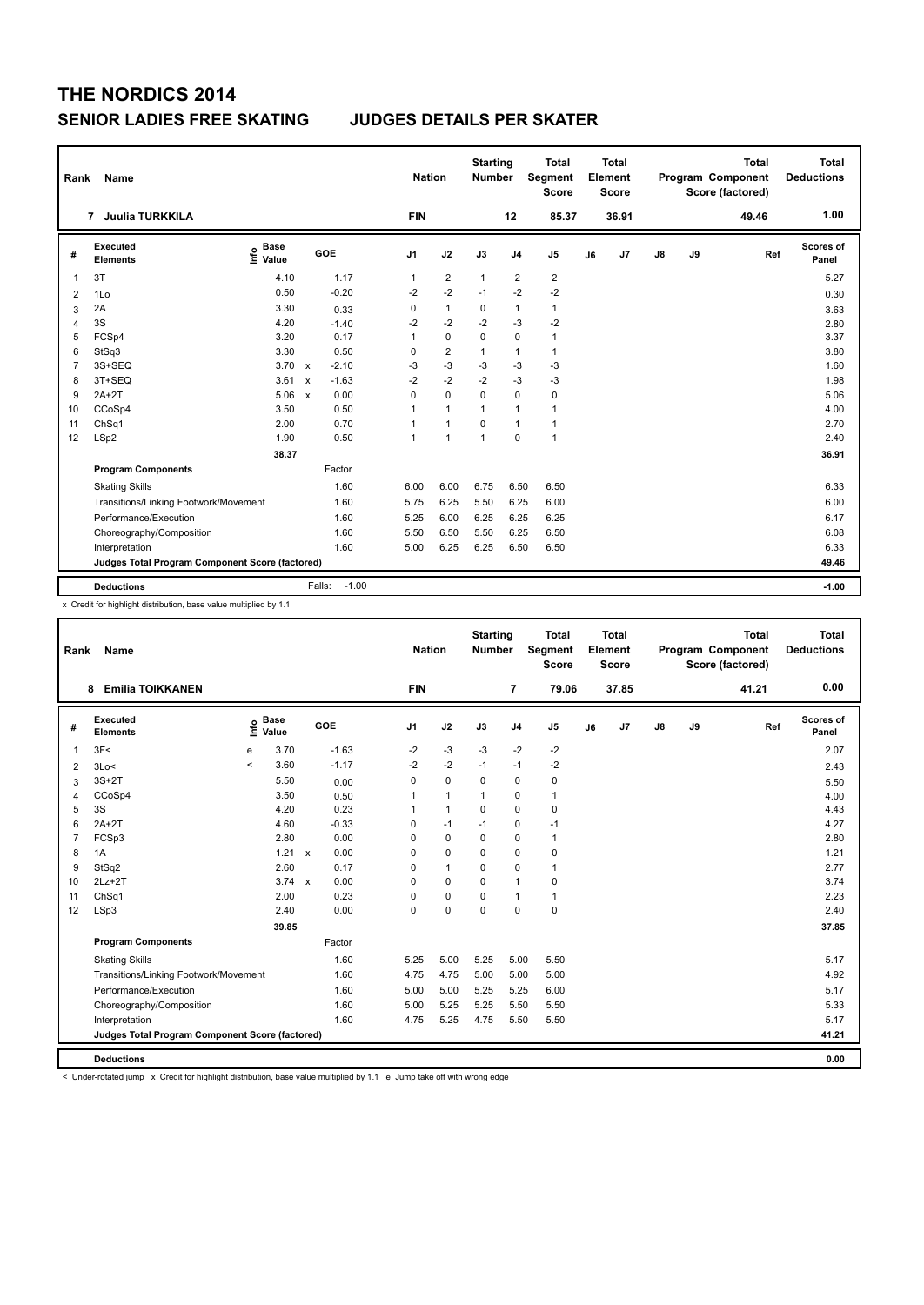| Rank           | <b>Name</b>                                     |                                  |                           |         | <b>Nation</b>  |              | <b>Starting</b><br><b>Number</b> |                | <b>Total</b><br>Segment<br><b>Score</b> |    | <b>Total</b><br>Element<br><b>Score</b> |               |    | <b>Total</b><br>Program Component<br>Score (factored) | <b>Total</b><br><b>Deductions</b> |
|----------------|-------------------------------------------------|----------------------------------|---------------------------|---------|----------------|--------------|----------------------------------|----------------|-----------------------------------------|----|-----------------------------------------|---------------|----|-------------------------------------------------------|-----------------------------------|
|                | <b>Anita MADSEN</b><br>9                        |                                  |                           |         | <b>DEN</b>     |              |                                  | $\overline{2}$ | 78.80                                   |    | 40.00                                   |               |    | 38.80                                                 | 0.00                              |
| #              | Executed<br><b>Elements</b>                     | <b>Base</b><br>e Base<br>E Value |                           | GOE     | J <sub>1</sub> | J2           | J3                               | J <sub>4</sub> | J5                                      | J6 | J7                                      | $\mathsf{J}8$ | J9 | Ref                                                   | Scores of<br>Panel                |
| $\mathbf{1}$   | $3Lo+2T$                                        | 6.40                             |                           | 0.70    | 1              | $\mathbf{1}$ | $\mathbf{1}$                     | $\mathbf{1}$   | $\mathbf{1}$                            |    |                                         |               |    |                                                       | 7.10                              |
| 2              | $3T+2T$                                         | 5.40                             |                           | 0.70    | $\mathbf{1}$   | $\mathbf{1}$ | $\mathbf{1}$                     | $\mathbf{1}$   | 0                                       |    |                                         |               |    |                                                       | 6.10                              |
| 3              | 2T                                              | 1.30                             |                           | 0.00    | 1              | $\mathbf 0$  | $\Omega$                         | $\mathbf 0$    | $\mathbf 0$                             |    |                                         |               |    |                                                       | 1.30                              |
| 4              | 1A                                              | 1.10                             |                           | 0.00    | 0              | $\mathbf 0$  | $\mathbf 0$                      | $-1$           | $\mathbf 0$                             |    |                                         |               |    |                                                       | 1.10                              |
| 5              | FCSp3                                           | 2.80                             |                           | 0.17    | 1              | $\mathbf 0$  | $\mathbf{1}$                     | $\mathbf 0$    | $\mathbf 0$                             |    |                                         |               |    |                                                       | 2.97                              |
| 6              | 1Lo                                             | 0.55 x                           |                           | $-0.03$ | 0              | $\mathbf 0$  | $\Omega$                         | $-1$           | $-1$                                    |    |                                         |               |    |                                                       | 0.52                              |
| $\overline{7}$ | 3S                                              | 4.62                             | $\mathsf{x}$              | $-0.70$ | $-1$           | $-1$         | 0                                | $-1$           | $-1$                                    |    |                                         |               |    |                                                       | 3.92                              |
| 8              | StSq2                                           | 2.60                             |                           | 0.00    | $-1$           | $\mathbf 0$  | $\Omega$                         | $\mathbf 0$    | $\mathbf 0$                             |    |                                         |               |    |                                                       | 2.60                              |
| 9              | LSp3                                            | 2.40                             |                           | 0.00    | 0              | $-1$         | $\mathbf 0$                      | $\mathbf 0$    | $\pmb{0}$                               |    |                                         |               |    |                                                       | 2.40                              |
| 10             | 2A+2T+2T                                        | 6.49                             | $\boldsymbol{\mathsf{x}}$ | 0.00    | $\mathbf 0$    | $\mathbf 0$  | $\Omega$                         | $\mathbf 0$    | $\mathbf 0$                             |    |                                         |               |    |                                                       | 6.49                              |
| 11             | Ch <sub>Sq1</sub>                               | 2.00                             |                           | 0.00    | $-1$           | 0            | $\Omega$                         | $\mathbf{1}$   | 0                                       |    |                                         |               |    |                                                       | 2.00                              |
| 12             | CCoSp4                                          | 3.50                             |                           | 0.00    | $\mathbf 0$    | $\mathbf 0$  | $\Omega$                         | $\mathbf 0$    | $\pmb{0}$                               |    |                                         |               |    |                                                       | 3.50                              |
|                |                                                 | 39.16                            |                           |         |                |              |                                  |                |                                         |    |                                         |               |    |                                                       | 40.00                             |
|                | <b>Program Components</b>                       |                                  |                           | Factor  |                |              |                                  |                |                                         |    |                                         |               |    |                                                       |                                   |
|                | <b>Skating Skills</b>                           |                                  |                           | 1.60    | 5.25           | 5.25         | 5.75                             | 5.50           | 4.75                                    |    |                                         |               |    |                                                       | 5.33                              |
|                | Transitions/Linking Footwork/Movement           |                                  |                           | 1.60    | 4.25           | 4.00         | 4.75                             | 5.25           | 4.00                                    |    |                                         |               |    |                                                       | 4.33                              |
|                | Performance/Execution                           |                                  |                           | 1.60    | 5.00           | 4.75         | 5.50                             | 5.00           | 4.50                                    |    |                                         |               |    |                                                       | 4.92                              |
|                | Choreography/Composition                        |                                  |                           | 1.60    | 4.50           | 4.50         | 5.25                             | 5.25           | 4.00                                    |    |                                         |               |    |                                                       | 4.75                              |
|                | Interpretation                                  |                                  |                           | 1.60    | 5.00           | 4.75         | 5.25                             | 5.00           | 4.50                                    |    |                                         |               |    |                                                       | 4.92                              |
|                | Judges Total Program Component Score (factored) |                                  |                           |         |                |              |                                  |                |                                         |    |                                         |               |    |                                                       | 38.80                             |
|                |                                                 |                                  |                           |         |                |              |                                  |                |                                         |    |                                         |               |    |                                                       |                                   |
|                | <b>Deductions</b>                               |                                  |                           |         |                |              |                                  |                |                                         |    |                                         |               |    |                                                       | 0.00                              |

x Credit for highlight distribution, base value multiplied by 1.1

| Rank           | <b>Name</b>                                     |      |                      |              |                   | <b>Nation</b>  |                | <b>Starting</b><br><b>Number</b> |                | <b>Total</b><br>Segment<br><b>Score</b> |    | <b>Total</b><br>Element<br><b>Score</b> |               |    | <b>Total</b><br>Program Component<br>Score (factored) | <b>Total</b><br><b>Deductions</b> |
|----------------|-------------------------------------------------|------|----------------------|--------------|-------------------|----------------|----------------|----------------------------------|----------------|-----------------------------------------|----|-----------------------------------------|---------------|----|-------------------------------------------------------|-----------------------------------|
|                | <b>Rebecka EMANUELSSON</b><br>10                |      |                      |              |                   | <b>SWE</b>     |                |                                  | 5              | 77.00                                   |    | 40.67                                   |               |    | 37.33                                                 | 1.00                              |
| #              | Executed<br><b>Elements</b>                     | ١nfo | <b>Base</b><br>Value |              | GOE               | J <sub>1</sub> | J2             | J3                               | J <sub>4</sub> | J <sub>5</sub>                          | J6 | J7                                      | $\mathsf{J}8$ | J9 | Ref                                                   | Scores of<br>Panel                |
| $\mathbf 1$    | $3F+2T$                                         |      | 6.60                 |              | 0.00              | 1              | $\mathbf 0$    | $\mathbf 0$                      | $\mathbf 0$    | $\pmb{0}$                               |    |                                         |               |    |                                                       | 6.60                              |
| $\overline{2}$ | $3S+2T+2T$                                      |      | 6.80                 |              | 0.70              | 0              | $\overline{1}$ | 1                                | $\overline{1}$ | $\mathbf{1}$                            |    |                                         |               |    |                                                       | 7.50                              |
| 3              | $3T+2T$                                         |      | 5.40                 |              | 0.23              | 0              | $\mathbf{1}$   | $\mathbf{1}$                     | 0              | 0                                       |    |                                         |               |    |                                                       | 5.63                              |
| $\overline{4}$ | FSSp4                                           |      | 3.00                 |              | 0.00              | $-1$           | $\mathbf 0$    | $\Omega$                         | $\Omega$       | $\pmb{0}$                               |    |                                         |               |    |                                                       | 3.00                              |
| 5              | 1A                                              |      | 1.10                 |              | $-0.47$           | $-3$           | $-1$           | $-1$                             | $-3$           | $-3$                                    |    |                                         |               |    |                                                       | 0.63                              |
| 6              | CCoSp3                                          |      | 3.00                 |              | 0.00              | 0              | $\mathbf 0$    | 0                                | $\mathbf 0$    | $\pmb{0}$                               |    |                                         |               |    |                                                       | 3.00                              |
| $\overline{7}$ | 3F<<                                            | <<   | 1.98                 | $\mathsf{x}$ | $-0.90$           | -3             | $-3$           | $-3$                             | $-3$           | $-3$                                    |    |                                         |               |    |                                                       | 1.08                              |
| 8              | StSq2                                           |      | 2.60                 |              | 0.00              | 0              | $\mathbf 0$    | $\Omega$                         | 0              | 0                                       |    |                                         |               |    |                                                       | 2.60                              |
| 9              | 2F                                              |      | 1.98                 | $\mathsf{x}$ | 0.00              | 0              | $\mathbf 0$    | $\Omega$                         | $\mathbf 0$    | $\mathbf 0$                             |    |                                         |               |    |                                                       | 1.98                              |
| 10             | ChSq1                                           |      | 2.00                 |              | 0.00              | $-1$           | $\Omega$       | $\Omega$                         | $\Omega$       | $\pmb{0}$                               |    |                                         |               |    |                                                       | 2.00                              |
| 11             | 3S                                              |      | 4.62 $\times$        |              | 0.23              | 0              | $\mathbf{1}$   | $\Omega$                         | $\mathbf 0$    | $\mathbf{1}$                            |    |                                         |               |    |                                                       | 4.85                              |
| 12             | LSp2                                            |      | 1.90                 |              | $-0.10$           | 0              | $-1$           | $\Omega$                         | $-1$           | $\mathbf 0$                             |    |                                         |               |    |                                                       | 1.80                              |
|                |                                                 |      | 40.98                |              |                   |                |                |                                  |                |                                         |    |                                         |               |    |                                                       | 40.67                             |
|                | <b>Program Components</b>                       |      |                      |              | Factor            |                |                |                                  |                |                                         |    |                                         |               |    |                                                       |                                   |
|                | <b>Skating Skills</b>                           |      |                      |              | 1.60              | 4.75           | 5.00           | 5.00                             | 4.75           | 4.75                                    |    |                                         |               |    |                                                       | 4.83                              |
|                | Transitions/Linking Footwork/Movement           |      |                      |              | 1.60              | 4.25           | 4.75           | 4.25                             | 4.50           | 4.25                                    |    |                                         |               |    |                                                       | 4.33                              |
|                | Performance/Execution                           |      |                      |              | 1.60              | 5.00           | 5.25           | 5.25                             | 4.50           | 4.50                                    |    |                                         |               |    |                                                       | 4.92                              |
|                | Choreography/Composition                        |      |                      |              | 1.60              | 5.25           | 5.00           | 4.75                             | 4.50           | 4.50                                    |    |                                         |               |    |                                                       | 4.75                              |
|                | Interpretation                                  |      |                      |              | 1.60              | 4.50           | 4.50           | 4.50                             | 4.75           | 4.25                                    |    |                                         |               |    |                                                       | 4.50                              |
|                | Judges Total Program Component Score (factored) |      |                      |              |                   |                |                |                                  |                |                                         |    |                                         |               |    |                                                       | 37.33                             |
|                | <b>Deductions</b>                               |      |                      |              | $-1.00$<br>Falls: |                |                |                                  |                |                                         |    |                                         |               |    |                                                       | $-1.00$                           |

<< Downgraded jump x Credit for highlight distribution, base value multiplied by 1.1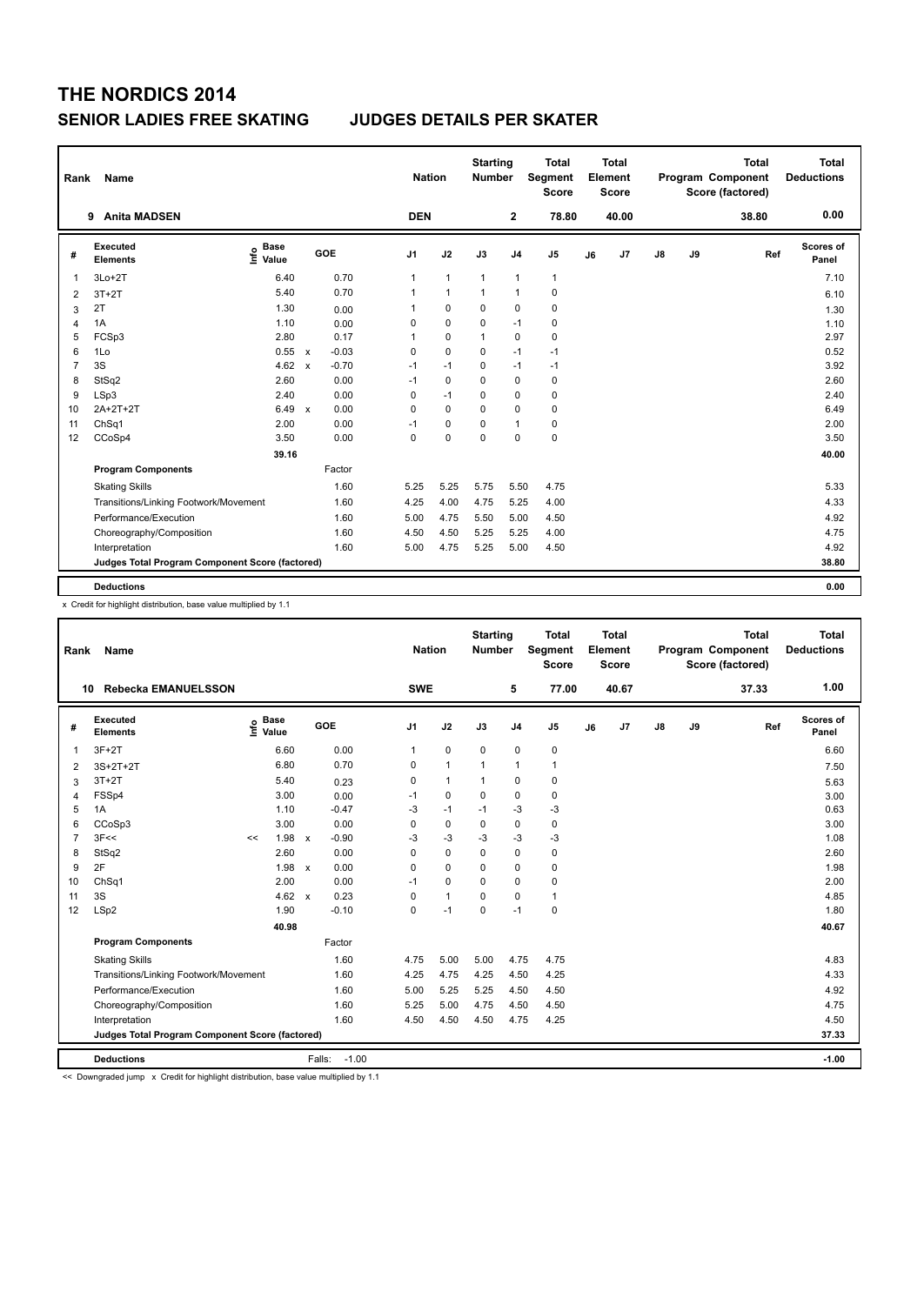| Rank           | <b>Name</b>                                     |                                  |        |                                      |                | <b>Nation</b> | <b>Starting</b><br><b>Number</b> |                | <b>Total</b><br>Segment<br><b>Score</b> |    | <b>Total</b><br>Element<br><b>Score</b> |               |    | Total<br>Program Component<br>Score (factored) | <b>Total</b><br><b>Deductions</b> |
|----------------|-------------------------------------------------|----------------------------------|--------|--------------------------------------|----------------|---------------|----------------------------------|----------------|-----------------------------------------|----|-----------------------------------------|---------------|----|------------------------------------------------|-----------------------------------|
|                | <b>Alina FJODOROVA</b><br>11                    |                                  |        |                                      | LAT            |               |                                  | 6              | 76.66                                   |    | 41.20                                   |               |    | 35.46                                          | 0.00                              |
| #              | <b>Executed</b><br><b>Elements</b>              | <b>Base</b><br>e Base<br>E Value |        | GOE                                  | J <sub>1</sub> | J2            | J3                               | J <sub>4</sub> | J5                                      | J6 | J7                                      | $\mathsf{J}8$ | J9 | Ref                                            | <b>Scores of</b><br>Panel         |
| $\overline{1}$ | 3F                                              |                                  | 5.30   | 0.00                                 | 0              | 0             | 0                                | 0              | 0                                       |    |                                         |               |    |                                                | 5.30                              |
| 2              | 2A                                              |                                  | 3.30   | 0.00                                 | $\Omega$       | $\Omega$      | $\Omega$                         | $\mathbf 0$    | 0                                       |    |                                         |               |    |                                                | 3.30                              |
| 3              | $2A+2T$                                         |                                  | 4.60   | 0.00                                 | $-1$           | 0             | $\Omega$                         | $\mathbf 0$    | 0                                       |    |                                         |               |    |                                                | 4.60                              |
| 4              | FCSp4                                           |                                  | 3.20   | 0.17                                 | $\mathbf{1}$   | $\mathbf 0$   | 0                                | $\mathbf 0$    | $\mathbf{1}$                            |    |                                         |               |    |                                                | 3.37                              |
| 5              | StSq2                                           |                                  | 2.60   | 0.00                                 | 0              | $\mathbf 0$   | 0                                | $\mathbf 0$    | $\mathbf 0$                             |    |                                         |               |    |                                                | 2.60                              |
| 6              | $3T+2T$                                         |                                  | 5.94   | 0.00<br>$\mathsf{x}$                 | 0              | $\mathbf 0$   | $\Omega$                         | $\mathbf 0$    | $\pmb{0}$                               |    |                                         |               |    |                                                | 5.94                              |
| 7              | CCoSp4                                          |                                  | 3.50   | 0.00                                 | 0              | $-1$          | 0                                | $\mathbf 0$    | 0                                       |    |                                         |               |    |                                                | 3.50                              |
| 8              | 3T                                              |                                  | 4.51 x | 0.23                                 | 1              | $\mathbf{1}$  | 0                                | $\mathbf 0$    | $\mathbf 0$                             |    |                                         |               |    |                                                | 4.74                              |
| 9              | $2S+2T2$                                        | $\prec$                          | 2.42   | $-0.40$<br>$\boldsymbol{\mathsf{x}}$ | $-2$           | $-2$          | $-2$                             | $-1$           | $-2$                                    |    |                                         |               |    |                                                | 2.02                              |
| 10             | ChSq1                                           |                                  | 2.00   | 0.00                                 | $-1$           | $\mathbf 0$   | $\Omega$                         | $\mathbf 0$    | 0                                       |    |                                         |               |    |                                                | 2.00                              |
| 11             | 2S                                              |                                  | 1.43   | 0.00<br>$\mathsf{x}$                 | 0              | $\mathbf 0$   | $\mathbf 0$                      | $\mathbf 0$    | $\pmb{0}$                               |    |                                         |               |    |                                                | 1.43                              |
| 12             | LSp2                                            |                                  | 1.90   | 0.50                                 | $\mathbf 0$    | $\mathbf{1}$  | $\mathbf{1}$                     | $\mathbf{1}$   | $\mathbf{1}$                            |    |                                         |               |    |                                                | 2.40                              |
|                |                                                 |                                  | 40.70  |                                      |                |               |                                  |                |                                         |    |                                         |               |    |                                                | 41.20                             |
|                | <b>Program Components</b>                       |                                  |        | Factor                               |                |               |                                  |                |                                         |    |                                         |               |    |                                                |                                   |
|                | <b>Skating Skills</b>                           |                                  |        | 1.60                                 | 4.75           | 5.25          | 5.00                             | 4.75           | 5.00                                    |    |                                         |               |    |                                                | 4.92                              |
|                | Transitions/Linking Footwork/Movement           |                                  |        | 1.60                                 | 3.25           | 4.25          | 4.00                             | 4.50           | 3.75                                    |    |                                         |               |    |                                                | 4.00                              |
|                | Performance/Execution                           |                                  |        | 1.60                                 | 4.00           | 4.75          | 4.50                             | 4.75           | 4.50                                    |    |                                         |               |    |                                                | 4.58                              |
|                | Choreography/Composition                        |                                  |        | 1.60                                 | 3.50           | 5.00          | 4.25                             | 4.50           | 4.25                                    |    |                                         |               |    |                                                | 4.33                              |
|                | Interpretation                                  |                                  |        | 1.60                                 | 3.75           | 4.75          | 4.25                             | 4.50           | 4.25                                    |    |                                         |               |    |                                                | 4.33                              |
|                | Judges Total Program Component Score (factored) |                                  |        |                                      |                |               |                                  |                |                                         |    |                                         |               |    |                                                | 35.46                             |
|                |                                                 |                                  |        |                                      |                |               |                                  |                |                                         |    |                                         |               |    |                                                |                                   |
|                | <b>Deductions</b>                               |                                  |        |                                      |                |               |                                  |                |                                         |    |                                         |               |    |                                                | 0.00                              |

< Under-rotated jump x Credit for highlight distribution, base value multiplied by 1.1

| Rank | <b>Name</b>                                     |                   |             |                      |                | <b>Nation</b>  | <b>Starting</b><br>Number |                         | <b>Total</b><br>Segment<br><b>Score</b> |    | <b>Total</b><br>Element<br><b>Score</b> |               |    | <b>Total</b><br>Program Component<br>Score (factored) | <b>Total</b><br><b>Deductions</b> |
|------|-------------------------------------------------|-------------------|-------------|----------------------|----------------|----------------|---------------------------|-------------------------|-----------------------------------------|----|-----------------------------------------|---------------|----|-------------------------------------------------------|-----------------------------------|
|      | 12 Anine RABE                                   |                   |             |                      | <b>NOR</b>     |                |                           | 8                       | 75.23                                   |    | 35.57                                   |               |    | 42.66                                                 | 3.00                              |
| #    | Executed<br><b>Elements</b>                     | e Base<br>E Value | <b>Base</b> | GOE                  | J <sub>1</sub> | J2             | J3                        | J <sub>4</sub>          | J <sub>5</sub>                          | J6 | J7                                      | $\mathsf{J}8$ | J9 | Ref                                                   | Scores of<br>Panel                |
| 1    | 3S                                              |                   | 4.20        | $-2.10$              | -3             | $-3$           | -3                        | -3                      | -3                                      |    |                                         |               |    |                                                       | 2.10                              |
| 2    | 3T                                              |                   | 4.10        | $-2.10$              | $-3$           | $-3$           | -3                        | -3                      | -3                                      |    |                                         |               |    |                                                       | 2.00                              |
| 3    | 2A<                                             | $\prec$           | 2.30        | $-1.00$              | $-2$           | $-3$           | $-2$                      | $-2$                    | $-2$                                    |    |                                         |               |    |                                                       | 1.30                              |
| 4    | $3T+1T$                                         |                   | 4.50        | 0.00                 | $-1$           | 0              | $\Omega$                  | 0                       | 0                                       |    |                                         |               |    |                                                       | 4.50                              |
| 5    | FCSp3                                           |                   | 2.80        | 1.00                 | 2              | $\mathbf{1}$   | 2                         | $\overline{\mathbf{c}}$ | $\overline{2}$                          |    |                                         |               |    |                                                       | 3.80                              |
| 6    | 3S+SEQ                                          |                   | 3.36        | $-2.10$              | -3             | $-3$           | $-3$                      | $-3$                    | $-3$                                    |    |                                         |               |    |                                                       | 1.26                              |
| 7    | StSq2                                           |                   | 2.60        | 0.67                 | $\mathbf{1}$   | $\overline{1}$ | $\overline{2}$            | $\overline{1}$          | $\overline{2}$                          |    |                                         |               |    |                                                       | 3.27                              |
| 8    | 2Lz+1Lo+2S                                      |                   | 4.29        | 0.00<br>$\mathbf{x}$ | 0              | $\mathbf 0$    | $\Omega$                  | $\mathbf 0$             | $\pmb{0}$                               |    |                                         |               |    |                                                       | 4.29                              |
| 9    | CCoSp4                                          |                   | 3.50        | 0.67                 | 1              | $\overline{1}$ | $\mathbf{1}$              | $\overline{2}$          | $\overline{2}$                          |    |                                         |               |    |                                                       | 4.17                              |
| 10   | 2Lz                                             |                   | 2.31        | 0.00<br>$\mathbf{x}$ | 0              | $\overline{1}$ | 0                         | $\mathbf 0$             | $\pmb{0}$                               |    |                                         |               |    |                                                       | 2.31                              |
| 11   | ChSq1                                           |                   | 2.00        | 1.17                 | 2              | $\overline{1}$ | $\overline{\mathbf{c}}$   | $\mathbf{1}$            | $\overline{2}$                          |    |                                         |               |    |                                                       | 3.17                              |
| 12   | LSp3                                            |                   | 2.40        | 1.00                 | $\overline{2}$ | $\overline{1}$ | $\overline{2}$            | $\overline{2}$          | $\overline{2}$                          |    |                                         |               |    |                                                       | 3.40                              |
|      |                                                 |                   | 38.36       |                      |                |                |                           |                         |                                         |    |                                         |               |    |                                                       | 35.57                             |
|      | <b>Program Components</b>                       |                   |             | Factor               |                |                |                           |                         |                                         |    |                                         |               |    |                                                       |                                   |
|      | <b>Skating Skills</b>                           |                   |             | 1.60                 | 5.50           | 5.25           | 6.00                      | 5.25                    | 5.75                                    |    |                                         |               |    |                                                       | 5.50                              |
|      | Transitions/Linking Footwork/Movement           |                   |             | 1.60                 | 5.00           | 5.00           | 5.50                      | 5.25                    | 5.25                                    |    |                                         |               |    |                                                       | 5.17                              |
|      | Performance/Execution                           |                   |             | 1.60                 | 4.50           | 4.75           | 6.00                      | 5.00                    | 5.50                                    |    |                                         |               |    |                                                       | 5.08                              |
|      | Choreography/Composition                        |                   |             | 1.60                 | 5.00           | 5.25           | 6.25                      | 5.25                    | 5.50                                    |    |                                         |               |    |                                                       | 5.33                              |
|      | Interpretation                                  |                   |             | 1.60                 | 4.75           | 5.25           | 6.50                      | 5.50                    | 6.00                                    |    |                                         |               |    |                                                       | 5.58                              |
|      | Judges Total Program Component Score (factored) |                   |             |                      |                |                |                           |                         |                                         |    |                                         |               |    |                                                       | 42.66                             |
|      | <b>Deductions</b>                               |                   |             | Falls:               | $-3.00$        |                |                           |                         |                                         |    |                                         |               |    |                                                       | $-3.00$                           |

< Under-rotated jump x Credit for highlight distribution, base value multiplied by 1.1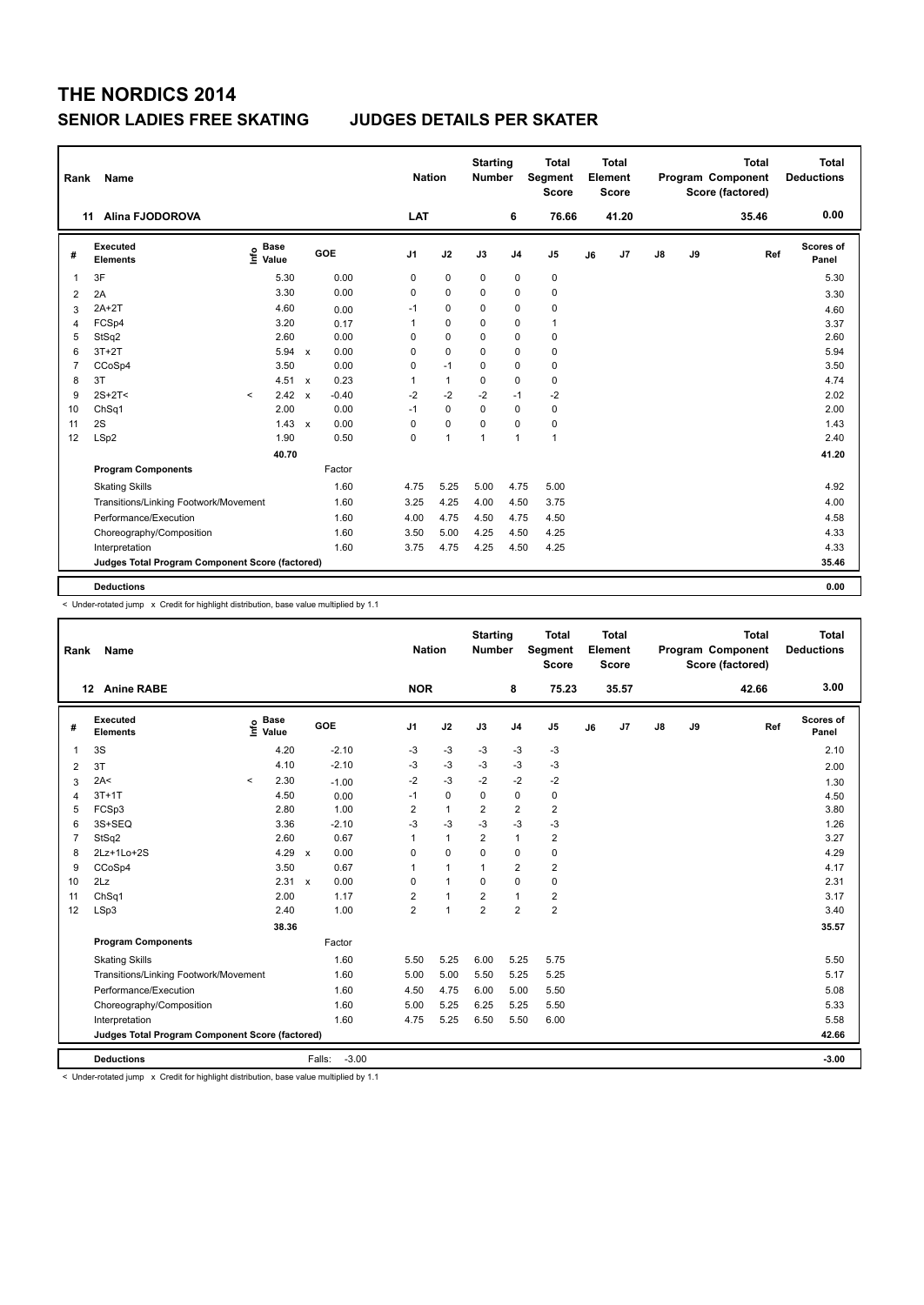| Rank           | Name                                            |                                    |                                   | <b>Nation</b>  |              | <b>Starting</b><br><b>Number</b> |                | <b>Total</b><br>Segment<br><b>Score</b> |    | Total<br>Element<br><b>Score</b> |    |    | <b>Total</b><br>Program Component<br>Score (factored) | Total<br><b>Deductions</b> |
|----------------|-------------------------------------------------|------------------------------------|-----------------------------------|----------------|--------------|----------------------------------|----------------|-----------------------------------------|----|----------------------------------|----|----|-------------------------------------------------------|----------------------------|
|                | <b>Linnea MELLGREN</b><br>13                    |                                    |                                   | <b>SWE</b>     |              |                                  | 9              | 70.01                                   |    | 31.08                            |    |    | 40.93                                                 | 2.00                       |
| #              | <b>Executed</b><br><b>Elements</b>              | <b>Base</b><br>$\frac{6}{5}$ Value | GOE                               | J <sub>1</sub> | J2           | J3                               | J <sub>4</sub> | J <sub>5</sub>                          | J6 | J7                               | J8 | J9 | Ref                                                   | <b>Scores of</b><br>Panel  |
| $\mathbf{1}$   | 3T                                              | 4.10                               | $-2.10$                           | -3             | $-3$         | $-3$                             | $-3$           | $-3$                                    |    |                                  |    |    |                                                       | 2.00                       |
| 2              | 3S                                              | 4.20                               | $-2.10$                           | $-3$           | $-3$         | $-3$                             | $-3$           | $-3$                                    |    |                                  |    |    |                                                       | 2.10                       |
| 3              | 2A                                              | 3.30                               | 0.00                              | 0              | $\pmb{0}$    | $\mathbf 0$                      | $\mathbf 0$    | 0                                       |    |                                  |    |    |                                                       | 3.30                       |
| $\overline{4}$ | $3T+2T$                                         | 5.40                               | 0.00                              | $\Omega$       | $\mathbf 0$  | $\Omega$                         | $\mathbf 0$    | $\pmb{0}$                               |    |                                  |    |    |                                                       | 5.40                       |
| 5              | LSp3                                            | 2.40                               | 0.33                              | 1              | $\mathbf 0$  | $\mathbf{1}$                     | $\mathbf 0$    | $\mathbf{1}$                            |    |                                  |    |    |                                                       | 2.73                       |
| 6              | 2A                                              | 3.30                               | $-1.00$                           | $-1$           | $-2$         | $-2$                             | $-2$           | $-2$                                    |    |                                  |    |    |                                                       | 2.30                       |
| $\overline{7}$ | $3S < +S EQ$                                    | 1.14<br><<                         | $-0.60$<br>$\mathsf{x}$           | -3             | $-3$         | -3                               | $-3$           | $-3$                                    |    |                                  |    |    |                                                       | 0.54                       |
| 8              | 2F                                              | 1.98                               | 0.30<br>$\boldsymbol{\mathsf{x}}$ | 1              | $\mathbf{1}$ | 1                                | $\mathbf{1}$   | $\mathbf{1}$                            |    |                                  |    |    |                                                       | 2.28                       |
| 9              | FSSp3                                           | 2.60                               | 0.00                              | 0              | $\mathbf 0$  | $\Omega$                         | $\mathbf 0$    | $\mathbf 0$                             |    |                                  |    |    |                                                       | 2.60                       |
| 10             | StSq2                                           | 2.60                               | 0.00                              | 0              | $\mathbf 0$  | $\mathbf 0$                      | $\mathbf 0$    | $\mathbf 0$                             |    |                                  |    |    |                                                       | 2.60                       |
| 11             | ChSq1                                           | 2.00                               | 0.23                              | 0              | 0            | 0                                | $\mathbf{1}$   | $\mathbf{1}$                            |    |                                  |    |    |                                                       | 2.23                       |
| 12             | CCoSp3                                          | 3.00                               | 0.00                              | $\Omega$       | $\mathbf 0$  | $\Omega$                         | $\mathbf 0$    | $\mathbf 0$                             |    |                                  |    |    |                                                       | 3.00                       |
|                |                                                 | 36.02                              |                                   |                |              |                                  |                |                                         |    |                                  |    |    |                                                       | 31.08                      |
|                | <b>Program Components</b>                       |                                    | Factor                            |                |              |                                  |                |                                         |    |                                  |    |    |                                                       |                            |
|                | <b>Skating Skills</b>                           |                                    | 1.60                              | 5.00           | 5.50         | 5.50                             | 5.25           | 5.50                                    |    |                                  |    |    |                                                       | 5.42                       |
|                | Transitions/Linking Footwork/Movement           |                                    | 1.60                              | 4.25           | 5.25         | 4.75                             | 4.75           | 5.00                                    |    |                                  |    |    |                                                       | 4.83                       |
|                | Performance/Execution                           |                                    | 1.60                              | 3.75           | 4.75         | 5.50                             | 5.00           | 5.75                                    |    |                                  |    |    |                                                       | 5.08                       |
|                | Choreography/Composition                        |                                    | 1.60                              | 4.00           | 5.50         | 5.50                             | 4.75           | 5.50                                    |    |                                  |    |    |                                                       | 5.25                       |
|                | Interpretation                                  |                                    | 1.60                              | 4.00           | 5.00         | 5.25                             | 4.75           | 5.50                                    |    |                                  |    |    |                                                       | 5.00                       |
|                | Judges Total Program Component Score (factored) |                                    |                                   |                |              |                                  |                |                                         |    |                                  |    |    |                                                       | 40.93                      |
|                | <b>Deductions</b>                               |                                    | $-2.00$<br>Falls:                 |                |              |                                  |                |                                         |    |                                  |    |    |                                                       | $-2.00$                    |

<< Downgraded jump x Credit for highlight distribution, base value multiplied by 1.1

| Rank           | Name                                            |         |                      |                           |         | <b>Nation</b>  |              | <b>Starting</b><br><b>Number</b> |                | <b>Total</b><br>Segment<br><b>Score</b> |    | Total<br>Element<br><b>Score</b> |    |    | <b>Total</b><br>Program Component<br>Score (factored) | <b>Total</b><br><b>Deductions</b> |
|----------------|-------------------------------------------------|---------|----------------------|---------------------------|---------|----------------|--------------|----------------------------------|----------------|-----------------------------------------|----|----------------------------------|----|----|-------------------------------------------------------|-----------------------------------|
|                | <b>Timila SHRESTHA</b><br>14                    |         |                      |                           |         | <b>FIN</b>     |              |                                  | 1              | 60.33                                   |    | 28.19                            |    |    | 32.14                                                 | 0.00                              |
| #              | Executed<br><b>Elements</b>                     | lnfo    | <b>Base</b><br>Value |                           | GOE     | J <sub>1</sub> | J2           | J3                               | J <sub>4</sub> | J <sub>5</sub>                          | J6 | J7                               | J8 | J9 | Ref                                                   | Scores of<br>Panel                |
| $\mathbf{1}$   | 3T+SEQ                                          |         | 3.28                 |                           | $-2.10$ | $-2$           | $-3$         | $-3$                             | $-3$           | $-3$                                    |    |                                  |    |    |                                                       | 1.18                              |
| $\overline{2}$ | $3S+2T<$                                        | $\prec$ | 5.10                 |                           | $-1.40$ | $-3$           | $-2$         | $-2$                             | $-1$           | $-2$                                    |    |                                  |    |    |                                                       | 3.70                              |
| 3              | FCSp4                                           |         | 3.20                 |                           | 0.00    | 0              | 0            | 0                                | 0              | 0                                       |    |                                  |    |    |                                                       | 3.20                              |
| 4              | 1Lo                                             |         | 0.50                 |                           | $-0.17$ | $-2$           | $-1$         | $-1$                             | $-2$           | $-2$                                    |    |                                  |    |    |                                                       | 0.33                              |
| 5              | $2A+2T$                                         |         | 4.60                 |                           | $-1.50$ | $-3$           | $-3$         | $-3$                             | $-2$           | $-3$                                    |    |                                  |    |    |                                                       | 3.10                              |
| 6              | CCoSp4                                          |         | 3.50                 |                           | 0.50    | 3              | $\mathbf{1}$ | $\mathbf{1}$                     | 0              | $\mathbf{1}$                            |    |                                  |    |    |                                                       | 4.00                              |
| $\overline{7}$ | 3S<<                                            | <<      | 1.43                 | $\mathsf{x}$              | $-0.60$ | $-3$           | $-3$         | $-3$                             | $-3$           | $-3$                                    |    |                                  |    |    |                                                       | 0.83                              |
| 8              | 3T<                                             | $\prec$ | 3.19                 | $\boldsymbol{\mathsf{x}}$ | $-1.63$ | $-1$           | $-3$         | $-2$                             | $-2$           | $-3$                                    |    |                                  |    |    |                                                       | 1.56                              |
| 9              | StSq2                                           |         | 2.60                 |                           | 0.00    | $-1$           | 0            | $\Omega$                         | $\Omega$       | 0                                       |    |                                  |    |    |                                                       | 2.60                              |
| 10             | Ch <sub>Sq1</sub>                               |         | 2.00                 |                           | $-0.17$ | $-1$           | 0            | $-1$                             | 0              | 0                                       |    |                                  |    |    |                                                       | 1.83                              |
| 11             | 2A                                              |         | 3.63                 | $\mathsf{x}$              | $-0.50$ | $-1$           | $-1$         | $-1$                             | $-1$           | $-2$                                    |    |                                  |    |    |                                                       | 3.13                              |
| 12             | LSp3                                            |         | 2.40                 |                           | 0.33    | $\overline{2}$ | $\mathbf{1}$ | $\mathbf{1}$                     | $\Omega$       | $-1$                                    |    |                                  |    |    |                                                       | 2.73                              |
|                |                                                 |         | 35.43                |                           |         |                |              |                                  |                |                                         |    |                                  |    |    |                                                       | 28.19                             |
|                | <b>Program Components</b>                       |         |                      |                           | Factor  |                |              |                                  |                |                                         |    |                                  |    |    |                                                       |                                   |
|                | <b>Skating Skills</b>                           |         |                      |                           | 1.60    | 4.50           | 4.75         | 4.50                             | 4.00           | 4.50                                    |    |                                  |    |    |                                                       | 4.50                              |
|                | Transitions/Linking Footwork/Movement           |         |                      |                           | 1.60    | 3.75           | 5.00         | 3.50                             | 3.75           | 3.50                                    |    |                                  |    |    |                                                       | 3.67                              |
|                | Performance/Execution                           |         |                      |                           | 1.60    | 4.00           | 4.75         | 4.25                             | 3.75           | 4.25                                    |    |                                  |    |    |                                                       | 4.17                              |
|                | Choreography/Composition                        |         |                      |                           | 1.60    | 3.75           | 5.00         | 4.00                             | 4.00           | 4.25                                    |    |                                  |    |    |                                                       | 4.08                              |
|                | Interpretation                                  |         |                      |                           | 1.60    | 3.50           | 4.75         | 3.50                             | 3.75           | 3.75                                    |    |                                  |    |    |                                                       | 3.67                              |
|                | Judges Total Program Component Score (factored) |         |                      |                           |         |                |              |                                  |                |                                         |    |                                  |    |    |                                                       | 32.14                             |
|                | <b>Deductions</b>                               |         |                      |                           |         |                |              |                                  |                |                                         |    |                                  |    |    |                                                       | 0.00                              |
|                |                                                 |         |                      |                           |         |                |              |                                  |                |                                         |    |                                  |    |    |                                                       |                                   |

< Under-rotated jump << Downgraded jump x Credit for highlight distribution, base value multiplied by 1.1